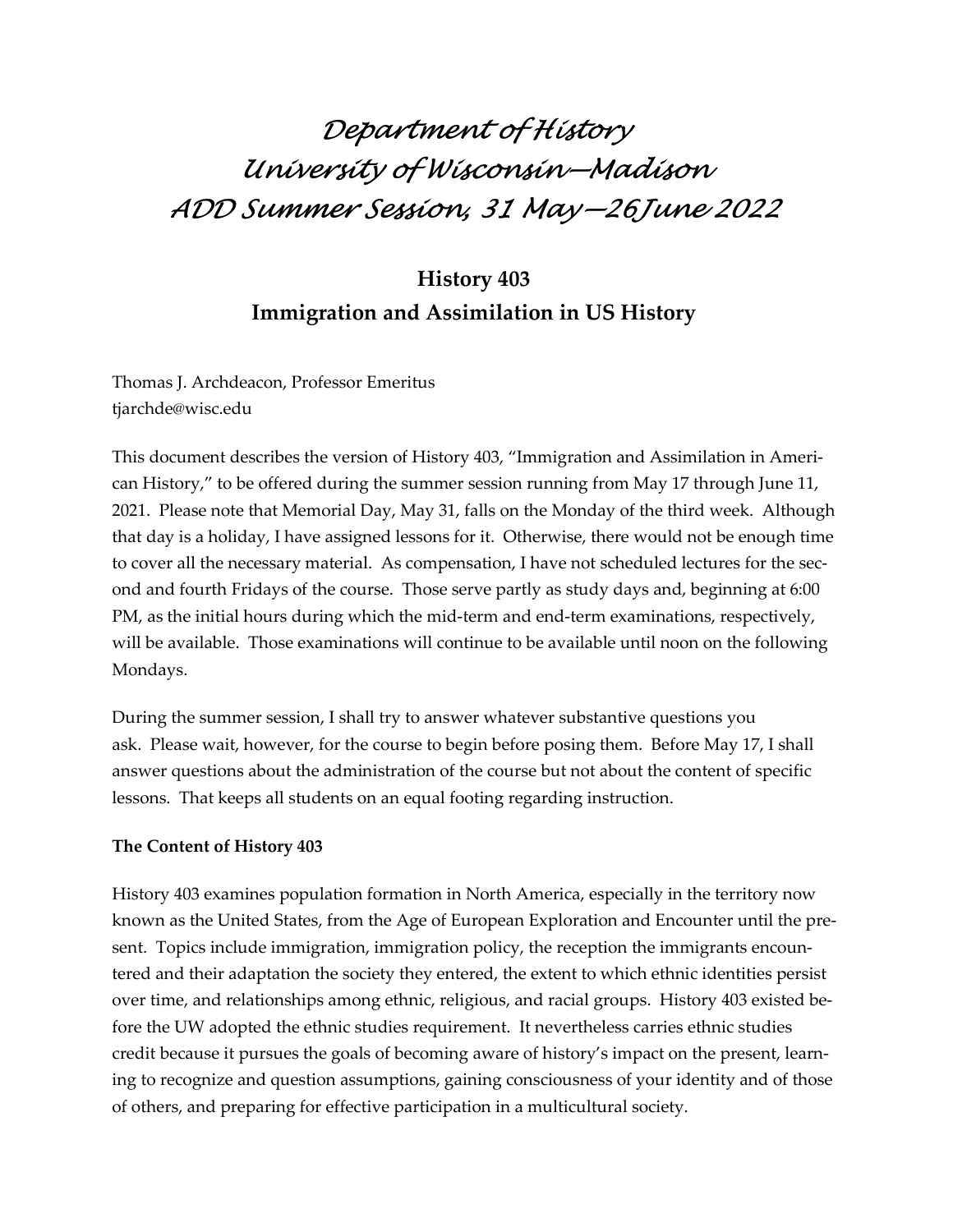Historians approach the past as a subject important in its own right and seek to understand how the people of the time saw the world. Most also believe that examining earlier events and developments can yield insights into how the present took shape. That effort entails identifying not only the features that make the present and past similar to each other but also those that make each period unique. Knowledge of history may confer the benefits of hindsight, but the fresh conditions of each new era make it unlikely that the past will offer direct answers to the questions of the present.

The topics covered by 403 are of general interest to historians and fit within the courses contributing to the major in the History Department. Within that curriculum, the course is an intermediate rather than an introductory class. Students lacking knowledge of basic American history may need to exert extra effort.

In its analytical approach, History 403 is social scientific rather than humanistic. Population movement, the economics of migration for sending and receiving nations, laws and legal decisions, and the impacts of immigrant, ethnic, and racial groups in the political and social development of the United States are the central subjects. The internal and cultural histories of ethnic, racial, and religious groups receive less emphasis.

History 403 has no political agenda. My parents were immigrants, and I sympathize with people striving to improve their lots in life. Despite rejecting arguments against immigration based on any form of prejudice, I also recognize that the cultural, economic, social, and political integration of diverse peoples often entails clashes of economic interests and social values. The course seeks to present a balanced analysis of such conflicts.

Concerning the current debate about immigration, the goal is to provide useful information rather than to prescribe particular solutions. Those looking either for information to reinforce a strongly held political ideology—of the left or right—or for an opportunity to promote one will be disappointed. Students need to make their own judgments about the issues, which often involve competing definitions of a fair society and of the proper approach to achieving it rather than clear-cut contests between good and bad goals and policies

Students especially interested in the interplay of the present with the past may want to examine the websites cited on the course homepage. Those resources focus on issues of immediate concern, but several of them also provide historical data. Government websites do not take a political point of view beyond a tendency to report optimistically on operations in pursuit of their legal missions. Non-governmental sites are nominally non-partisan but sometimes lean toward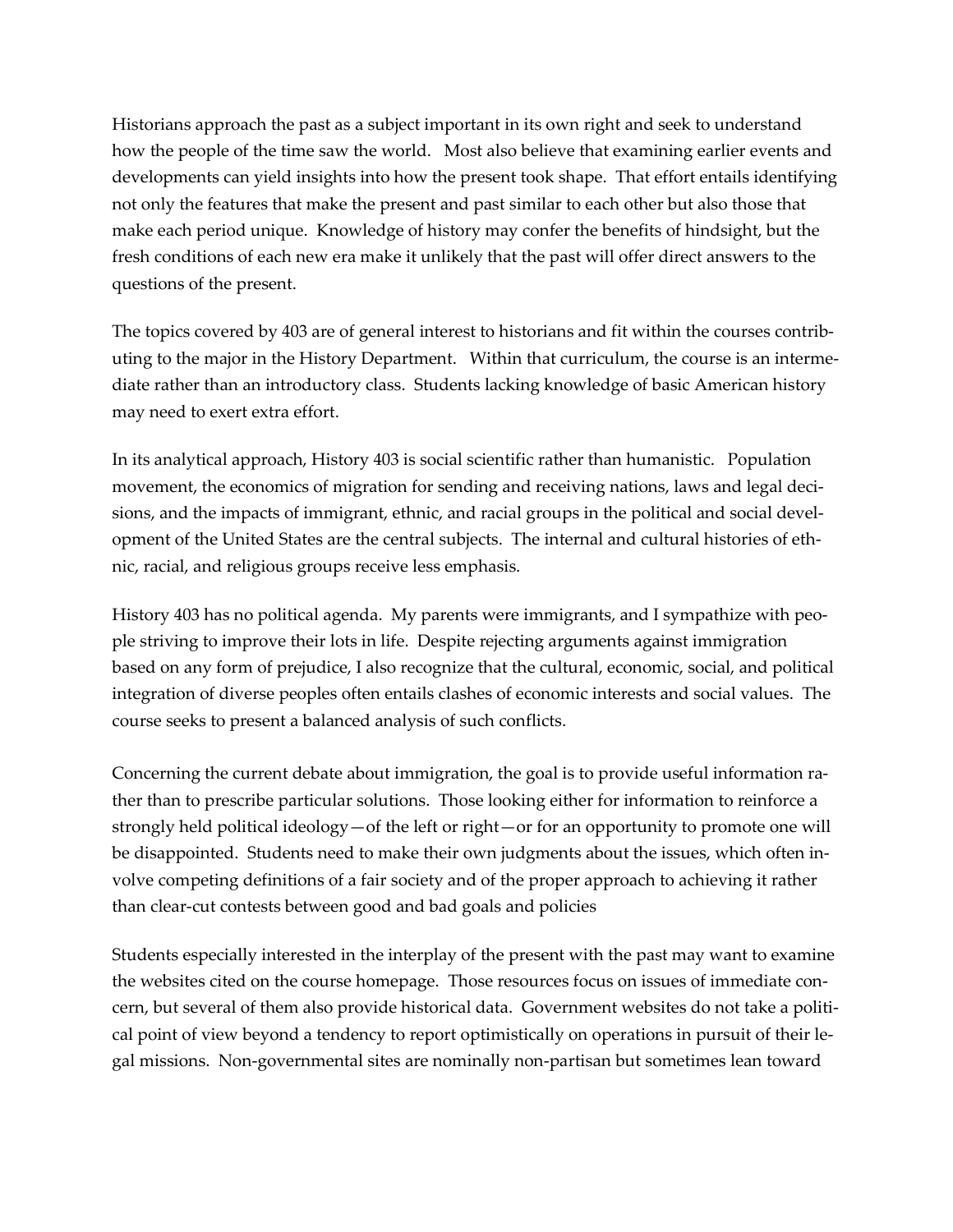the liberal or the conservative side of the immigration debate. For example, the Center for Migration Studies is associated with pastoral efforts in behalf of immigrant communities. In contrast, the Center for Immigration Studies, describes its stance as "low immigration, pro-immigrant." As you examine the various sites, you are also likely to encounter individual commentators whose opinions are explicitly liberal or conservative.

## Canvas

Canvas serves as the platform for delivering History 403. All materials needed for the course, including readings, will be available through Canvas. Toward the left of the Canvas screen, the home page presents tabs connecting to multiple sub-sections. Only some of those are relevant for the course. The **Home** tab, presenting modules for each day of the summer session, is the most important.

Most modules under Home includes links to the lessons covered over the four-week session. Clicking on a lesson link will take you to a page with information about the topic covered. That page will also include links to the relevant narrated lecture, to a transcript of the lecture, to PDFS of the slides and notes in color and in black and white, to any associated reading, and occasionally to links to supplementary sources.

Following the last lecture in a daily module is a link to a practice quiz. Remarks on the role of those quizzes appear later in this abbreviated syllabus. If a module includes an assigned reading, a link to it appears as the last item.

The modules under **Home** for the second and fourth Fridays in the course pertain, respectively, to the mid-term and end-term examinations. Each contains links to lists of all the potential essay questions about the readings and the lectures for that examination. Each also has a link to the examination itself.

The Assignment tab duplicates the links to the practice quizzes, readings, examination preparation questions and the actual examinations. The sub-section headed "Course Documents" has links to the syllabus, this document, and abstracts of the lessons. It also has links to official UW—Madison policy statements about ethnic studies and on Rules, Rights, Responsibilities, Academic Integrity, Accommodations, and Diversity. The last entry under Course Documents offers links to government and private websites useful for the study of immigration and ethnicity.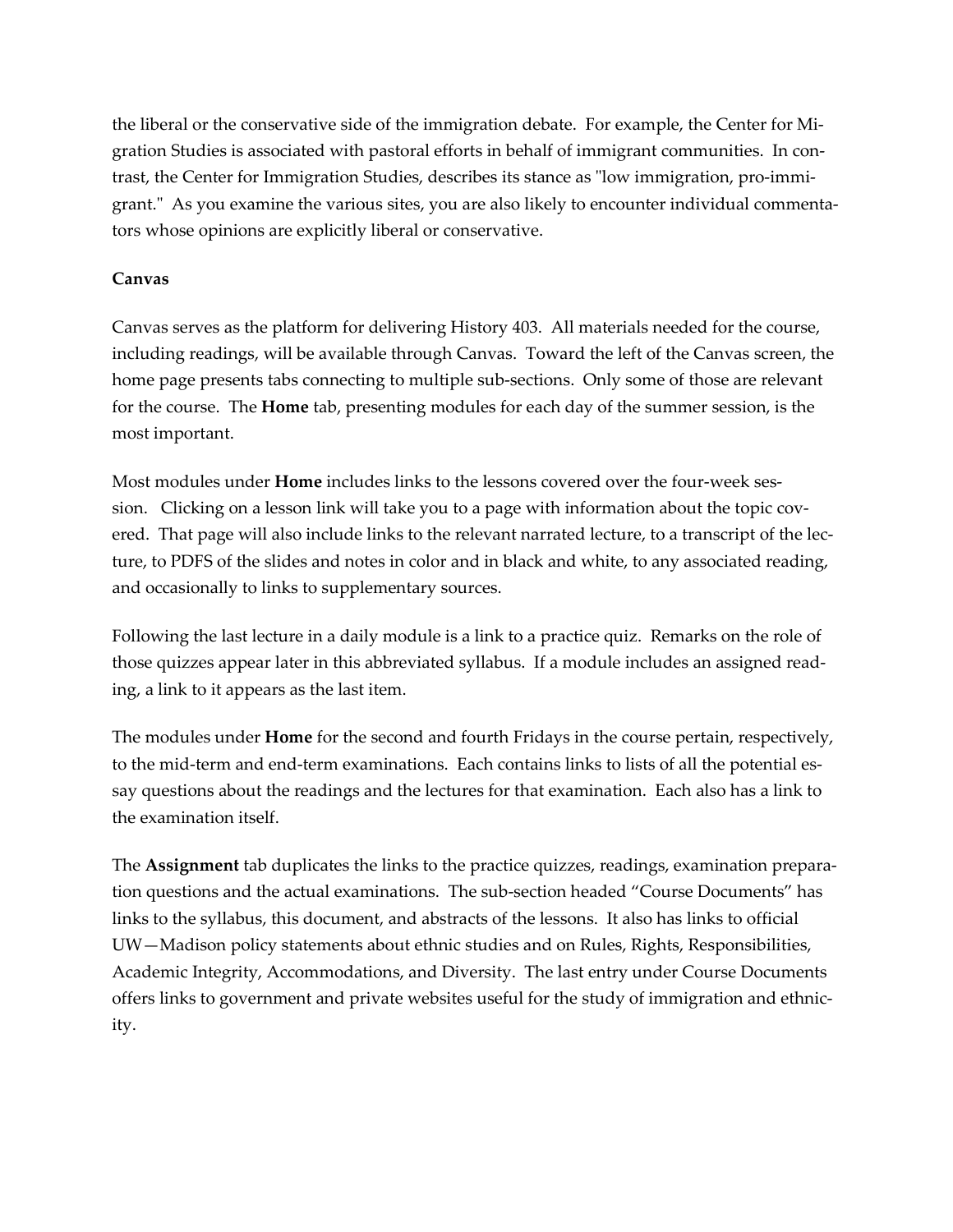Students will find three of the remaining Canvas options useful for the course. Please check Announcements each day. Quizzes replicates the links to the practice quizzes and to the examinations. Test results will appear under Grades. If students have questions on the lectures or other matters related to the course, emailing me at tiarchde@wisc.edu is the preferred mode of contact. I shall reply directly to the student when the question is solely of individual interest. On questions potentially of broad interest, I shall use Classlist email to share the response with the whole class.

# Lectures

History 403 consists of 54 lessons. Because they vary in length, most days present three lessons, but two days offer four and another pair have only two. The time required to hear or read the lectures and to examine the slides that accompany them constitute equivalent to the classroom work for standard three-credit course.

The summer version of 403 splits into a balanced pair of two-week blocs. The first two weeks present Lectures 1 through 29, which deal with the period between the Age of Exploration and Encounter to World War I. The second two weeks present the remaining lectures, which treat the century between 1920 and 2020. Although the course is not primarily a venue for analyzing current events, the final week of the course deals with material relevant to the present, including, ethnic and racial relations since the Civil Rights Movement and the resurgence of immigration subsequent to the loosening of restrictive policies in 1965.

Lectures take the form of narrated PowerPoint presentations. You may consume them in three different ways. The options appear in the order of their efficacy, from my point of view.

1. Lectures delivered through Captivate software. All web browsers should be able to open and play the lectures. Clicking on the link to a lecture causes a blank slide to in the web browser that is the default for the machine in use. In the middle of the screen, students will see an arrowhead inside a circle. Clicking on that icon will start the presentation.

# $\blacktriangleright$

The controls for watching the lecture will be familiar to anyone who had viewed video on a computer or similar device. After the narration for a slide ends, students can click on the small right-facing arrowhead at the bottom of the screen to go to the next slide.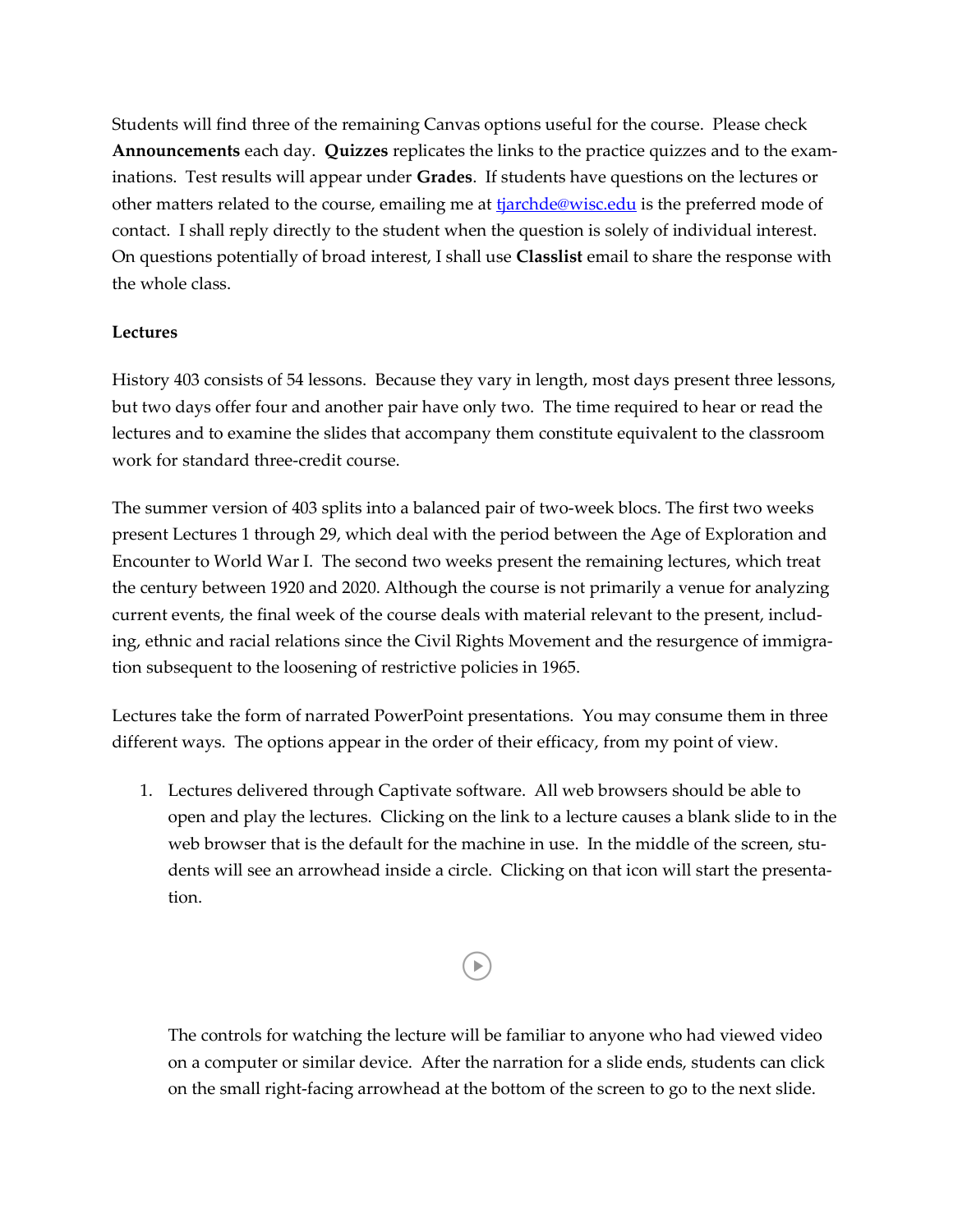Using the small left-facing arrow at the bottom of the screen allows students to return to previous slides.

# $\begin{array}{c} \circ \bullet \\ \circ \bullet \end{array} \begin{array}{c} \circ \bullet \\ \circ \bullet \end{array}$

The pace of the narration is slow enough to allow students to listen carefully and to take notes. They should also spend some time examining the points highlighted on each slide as well as accompanying visual material. The narrations refer to the pictures and graphics but do not always examine them in detail.

- 2. Students who do not like listening to lectures—or to my lectures—may try alternative approaches. Each lesson has a link to a PDF of the text of the narrative. Students may want to print the lecture and read it as they watch without the audio. The written lectres may also be a useful supplement for those who choose both or watch and listen. Likewise, splitting the computer screen so that the slides appear on one side and the lecture transcript on the other is possible. For those unfamiliar with establishing a split screen, a browser search will lead to how-to instructions for the kind of computer in use
- 3. Each lesson has a link to a PDF version, in color, of the slides, with transcripts of the associated narrations below them. Reading the lectures with the color slides may be a satisfactory substitute. Each lesson also has a link to a PDF version, in black and white, of the slides, with transcripts of the associated narrations below them. I have included those to keep costs down for anyone who wants to print out materials. The lack of color, however, takes away from the clarity of some of the visual matter.

The PDFs mentioned above reside on Google Drive rather than within Canvas. To get Google Drive for this course, Students must sign in via a @wisc.edu address before Google will allow access to the materials. Attempting to sign in from a non-UW—Madison address will cause Google Drive to send me an error message. At that point, I shall advise you to sign in via your @wisc.edu account.

If you use Chrome, notice that there is an array of nine small colored squares with the word "Apps" next to them. If you click there, a list of your Google apps will appear, and Google Drive may be among them. Click on that icon. If your default Google account uses an address ending other than @wisc.edu, clicking on the Google account icon will give you an option to go another Google account, including one based on a @wisc.edu address. Choosing that will set you up for using Google Drive through @wisc for the rest of your session.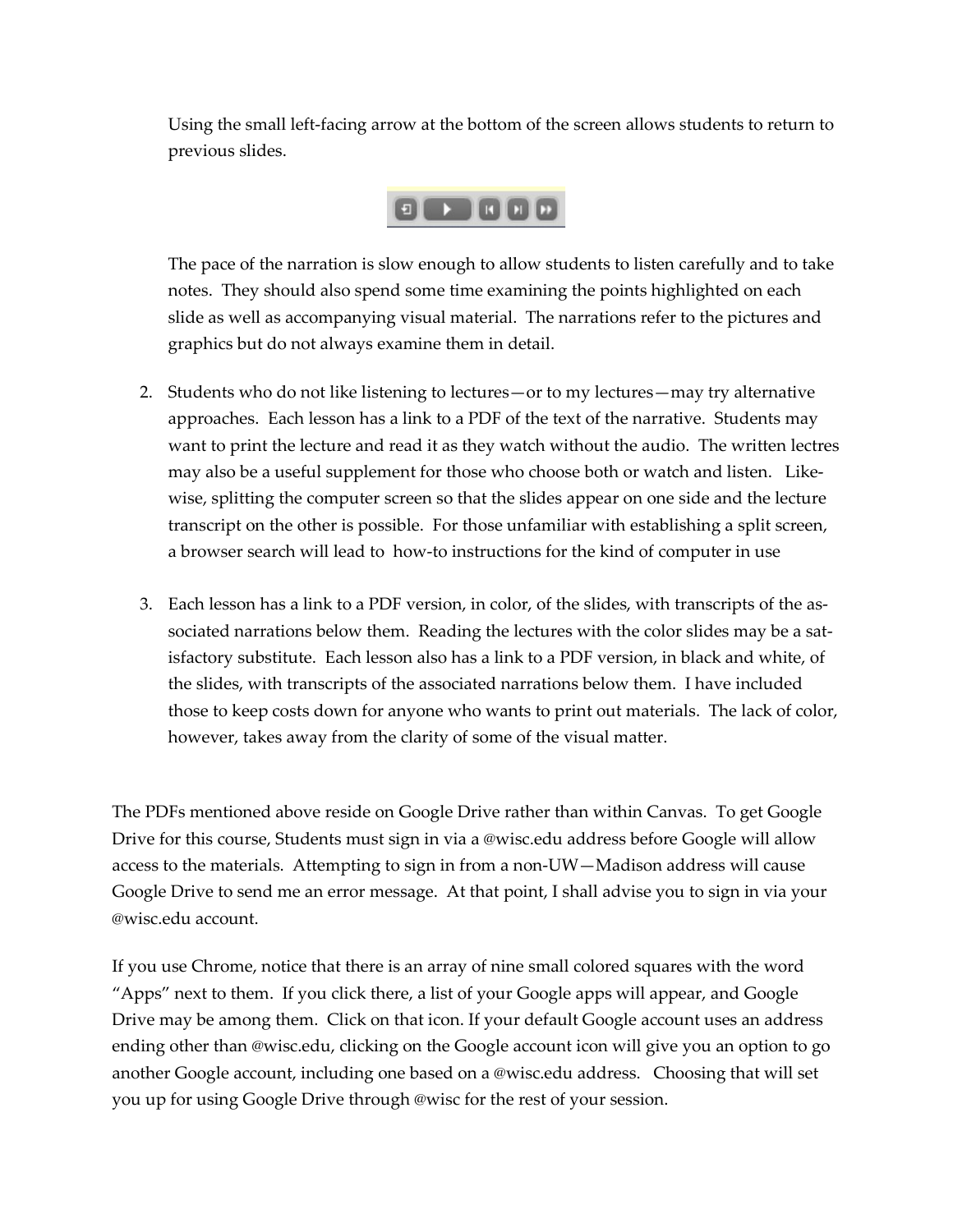# Daily Practice Quizzes

For each day of the course, a practice quiz appears as the last item in the corresponding Canvas module. The questions draw from the contents of the lectures for that day. Students may take the quizzes as often as they like. Canvas will provide the correct responses for any questions that a student answered incorrectly.

The questions asked in the practice quizzes during Weeks 1 and 2 constitute a pool from which the mid-term examination will draw its objective section. The questions asked in the quizzes during Weeks 3 and 4 constitute a pool from which the end-term examination will draw its objective section. Students will not have access to the practice quizzes and the answers during the times set aside for the mid-term and end-term.

The quizzes and the objective sections of the tests have multiple goals. They are a "stick" to encourage you to go carefully through the course. Because students who do the work generally earn almost all the available points from the objective portions of the examinations, they serve as a "carrot" as well. Just as important, the practice quizzes reinforce learning, and they supply students with specific pieces of evidence to support arguments in other parts of the tests.

# Examinations

The collection of objective questions from the quizzes for the first twenty-nine narrated lectures form the pool from which Part I of the mid-term examination will come. The collection of objective questions from the quizzes for the twenty-six narrated lectures for the final two weeks form the pool from which Part I of the end-term examination will come. On each exam, the Canvas quiz software will randomly draw for each student about twenty-five multiple-choice, matching, true or false, and fill-in-the-blank questions from the appropriate pool. By answering them correctly, the student can earn as many as thirty points on each exam.

Part II of each examination requires students to engage with the scholarly articles read in the preceding two weeks. Links to five questions about the readings for each two-week block appear under the Modules for the second and fourth Fridays on the Home pages as well as under the "Examination Preparation" heading on the Assignments page. On the mid-term and endterm examinations, Canvas will randomly present to each student two questions from those respective sets of five. On each exam, the student must answer ONE of those two questions. A carefully crafted essay of approximately 300 words should meet the requirement. The point value for Part II on each exam is 30.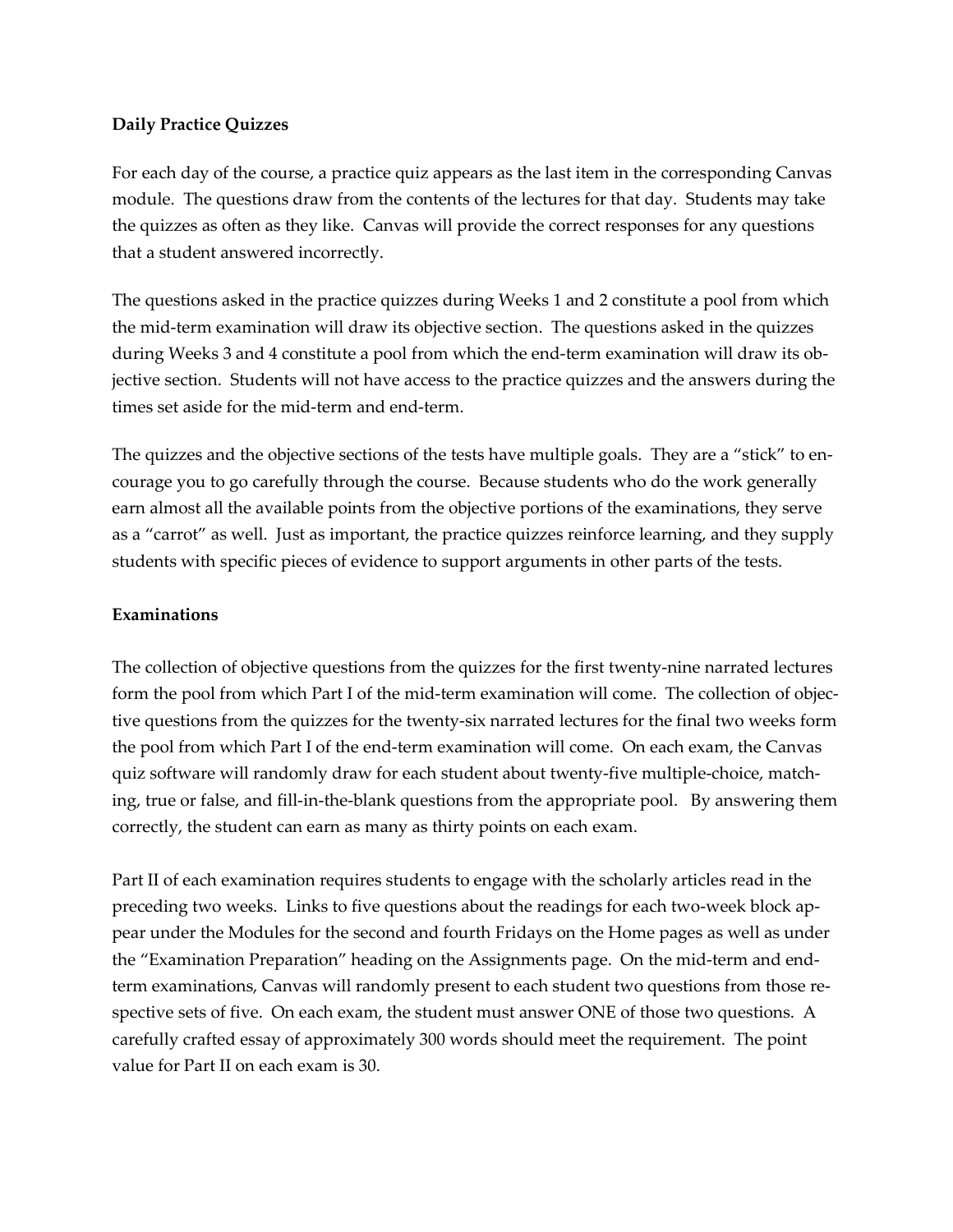Part III of each examination requires students engage with the lectures for the preceding two weeks. Links to questions about the lectures for each two-week block appear under the Modules for the second and fourth Fridays on the Home pages as well as under "Examination Preparation" heading on the Assignments page. On the mid-term and end-term examinations, Canvas will randomly present to each student seven questions from those respective sets. On each exam, the student must answer FOUR of those seven questions. A carefully crafted essay of 200 to 300 words should meet the requirement for each question. The total point value for Part III on each exam is 40.

You will have time to write out your essay answers while taking the exams. You can also cut and paste prepared answers into the Canvas quiz software. I strongly recommend that you write an answer—or at least the outline of an answer—for each lecture question after you listen to the narration and review the script. Most lectures involve two questions; a few present one or three.

The mid-exam will be available from 6:00 PM on Friday, May 28, through 11:59 AM on Monday, May 31. The end-term will be available from 6:00 PM on Friday, June 11, through 11:59 AM on Monday, June 14. Both exams will have the same three-part format. All parts will be online. You may take all the parts together or take each of them separately. You may take the parts in any order and at any time over the days when they are available. Each examination accounts for 50 percent of your grade.

#### Lecture Topics and Schedule

#### Day 1 (May 30)

- 1. Early European Explorations
- 2. The Fate of the Indigenous Peoples
- 3. Early English Settlement

#### Day 2 (May 31)

- 4. Regional Variations in English Settlement
- 5. Bound Labor
- 6. Migrant Groups, 1715-1815

#### Day 3 (June 1)

- 7. American Nationalism
- 8. The Roots of International Migration
- 9. The Irish Famine and Its Aftermath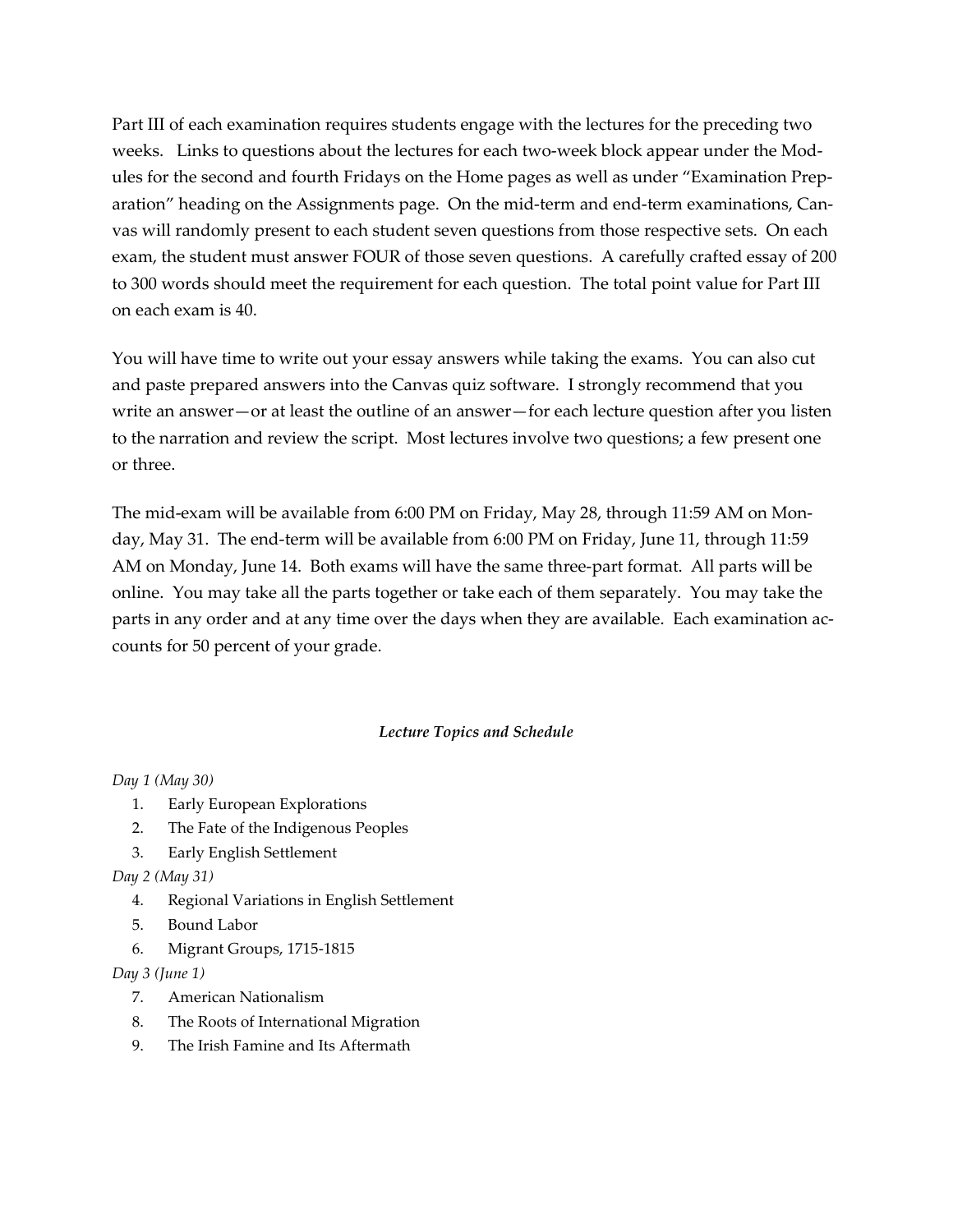#### Day 4 (June 2)

- 10. German Immigration
- 11. Scandinavian Immigration
- 12. Immigrants and Know-Nothings
- 13. Other Minorities and the Immigrants

#### Day 5 (June 3)

- 14. The Civil War Era
- 15. African Americans and Indians in the Gilded Age
- 16. Immigrants and American Labor

## Day 6 (6 $\lceil$ une 6)

- 17. Americanization
- 18. Chinese Immigration
- 19. Early Controls on Immigration

## Day 7 (June 7)

- 20. The "New" or "Third Wave" Immigration
- 21. Southern European Immigration
- 22. Jewish Immigration
- 23. Slavic Immigration

## Day 8 (June 8)

- 24. Japanese Immigration
- 25. Labor and the New Immigration
- 26. Eugenics and Immigration

#### Day 9 (June 9)

- 27. Immigration and Naturalization: Legislation before World War I
- 28. World War I
- 29. Contested Meanings of "Assimilation"

# Day 10 Mid-Term Exam (Available from 6:00 PM, June 10, to Noon, Monday, June 13)

Day 11 (June 31)

- 30. Immigrants and Radicalism after World War I
- 31. Restriction in the 1920s
- 32. American Ethnics in the 1920s
- Day 12 (June 14)
	- 33. African Americans after World War I
	- 34. Jews: 1930s through World War II
	- 35. Japanese American: World War II

#### Day 13 (June 15)

- 36. Mexicans in the U.S. before 1965
- 37. African Americans in World War II
- 38. Refugees and Immigrants in the Early Cold War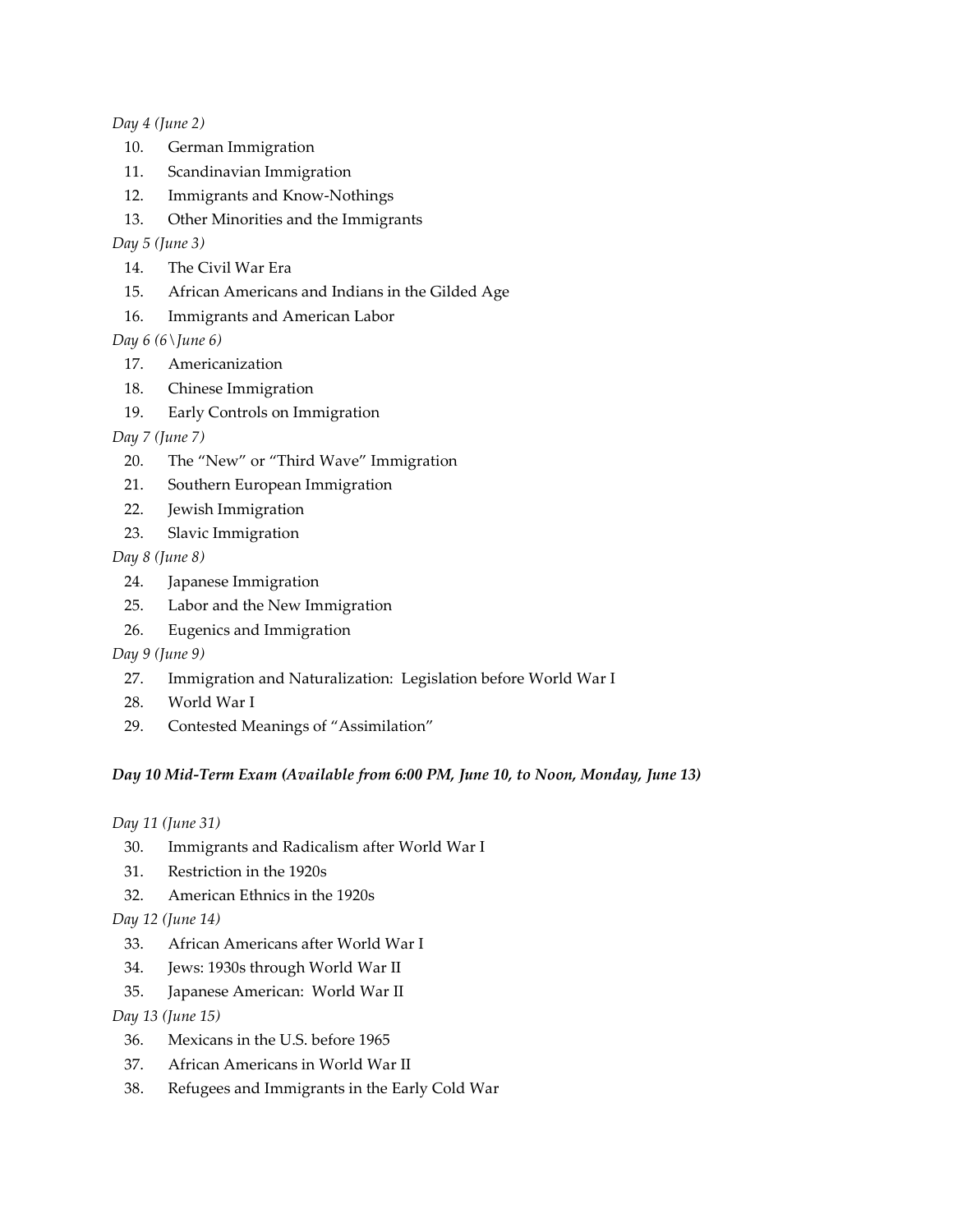Day 14 (June 16)

- 39. Ethnic Gains by Mid-Century
- 40. Protestant, Catholic, Jew
- 41. Immigration Act Amendments, 1965

#### Day 15 (June 17)

- 42. The Civil Rights Movement: To the March on Washington
- 43. Civil Rights Legislation of the 1960s
- 44. Black Power and White Backlash

Day 16 (June 20)

- 45. Affirmative Action
- 46. Refugees: Definitions and Debates

Day 17 (June 21)

- 47. Undocumented Immigration
- 48. Managing Undocumented Immigration

Day 18 (June 22)

- 49. Immigration Policy in the 1990s
- 50. Immigration: National and Domestic Security Issues
- 51. Immigration Policy in the 2000s

Day 19 (June 23)

- 52. Immigration: Economic Security Issues
- 53. Assimilation Identity
- 54. Current U.S. Population and Projections

Day 20 End-Term Exam (Available from 6:00 PM, Friday June 24, to Noon, Monday, June 27)

#### Readings

Day1: Lesson 3

Lipman, Andrew. "'A meanes to knitt them togeather': The Exchange of Body Parts in the Pequot War." William & Mary Quarterly 65, no. 1 (2008): 3-28.

Day 3: Lesson 9

Anbinder, Tyler. "Moving beyond 'Rags to Riches': New York's Irish Famine Immigrants and Their Surprising Savings Accounts." Journal of American History 99, no. 3 (2012): 741-770.

Day 5: Lesson 15

Stremlau, Rose. "'To Domesticate and Civilize Wild Indians': Allotment and the Campaign to Reform Indian Families, 1875—1887." Journal of Family History 30, no. 3 (2005): 265-86.